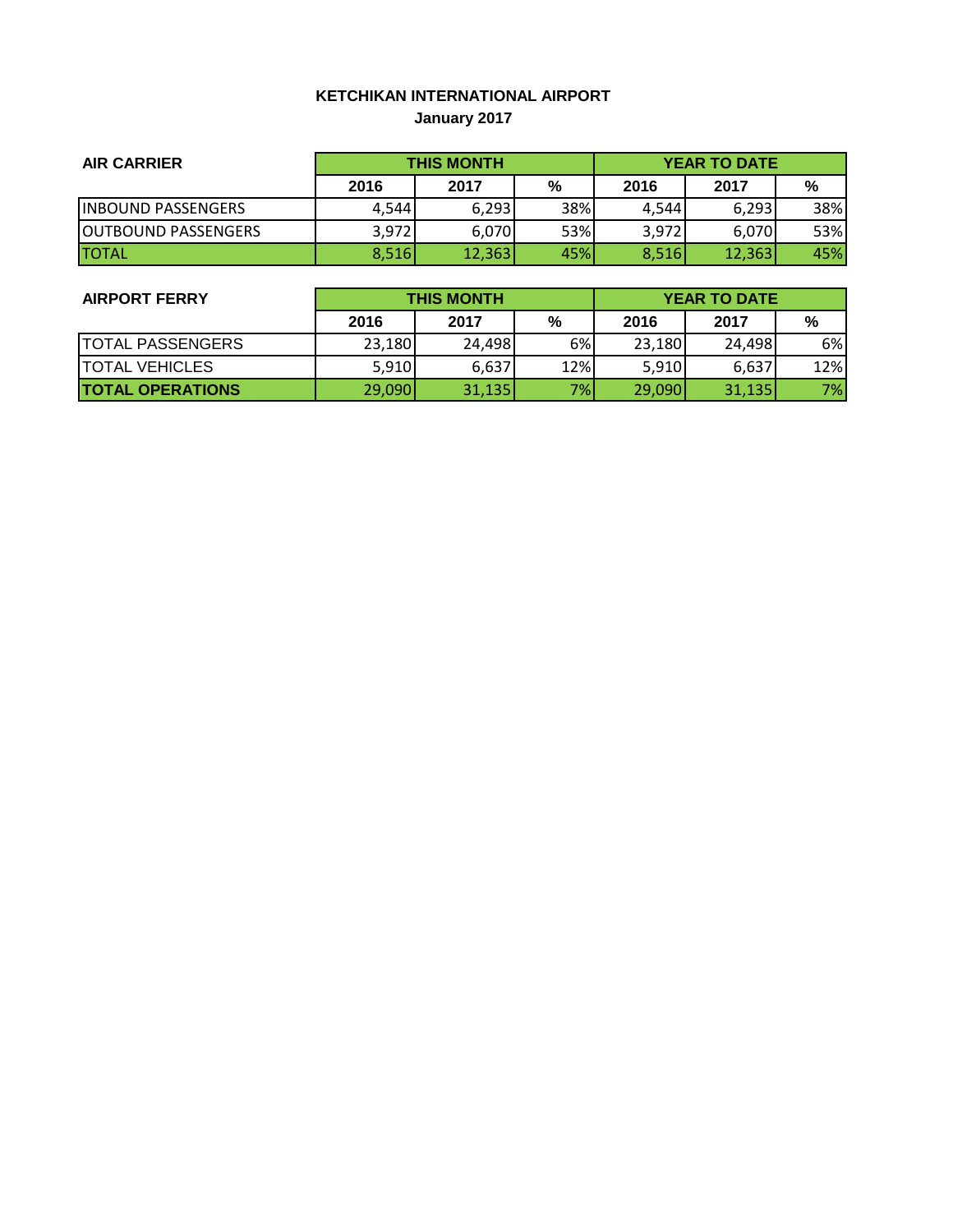# **KETCHIKAN INTERNATIONAL AIRPORT February 2017**

| <b>AIR CARRIER</b>          | <b>THIS MONTH</b> |        |     | <b>YEAR TO DATE</b> |        |     |  |
|-----------------------------|-------------------|--------|-----|---------------------|--------|-----|--|
|                             | 2016              | 2017   | %   | 2016                | 2017   | %   |  |
| <b>INBOUND PASSENGERS</b>   | 3,925             | 5,515  | 41% | 8.469               | 11,808 | 39% |  |
| <b>JOUTBOUND PASSENGERS</b> | 3,473             | 5,563  | 60% | 7.445I              | 11,633 | 56% |  |
| <b>ITOTAL</b>               | 7,398             | 11,078 | 50% | 15,914              | 23.441 | 47% |  |

| <b>AIRPORT FERRY</b>    | <b>THIS MONTH</b> |        |    | <b>YEAR TO DATE</b> |        |           |  |
|-------------------------|-------------------|--------|----|---------------------|--------|-----------|--|
|                         | 2016              | 2017   | %  | 2016                | 2017   | %         |  |
| <b>TOTAL PASSENGERS</b> | 20,822            | 21,165 | 2% | 44,002              | 45,663 | 4%I       |  |
| <b>TOTAL VEHICLES</b>   | 5,284             | 5,689  | 8% | 11.194              | 12,326 | 10%       |  |
| <b>TOTAL OPERATIONS</b> | 26,106            | 26,854 | 3% | 55,196              | 57,989 | <b>5%</b> |  |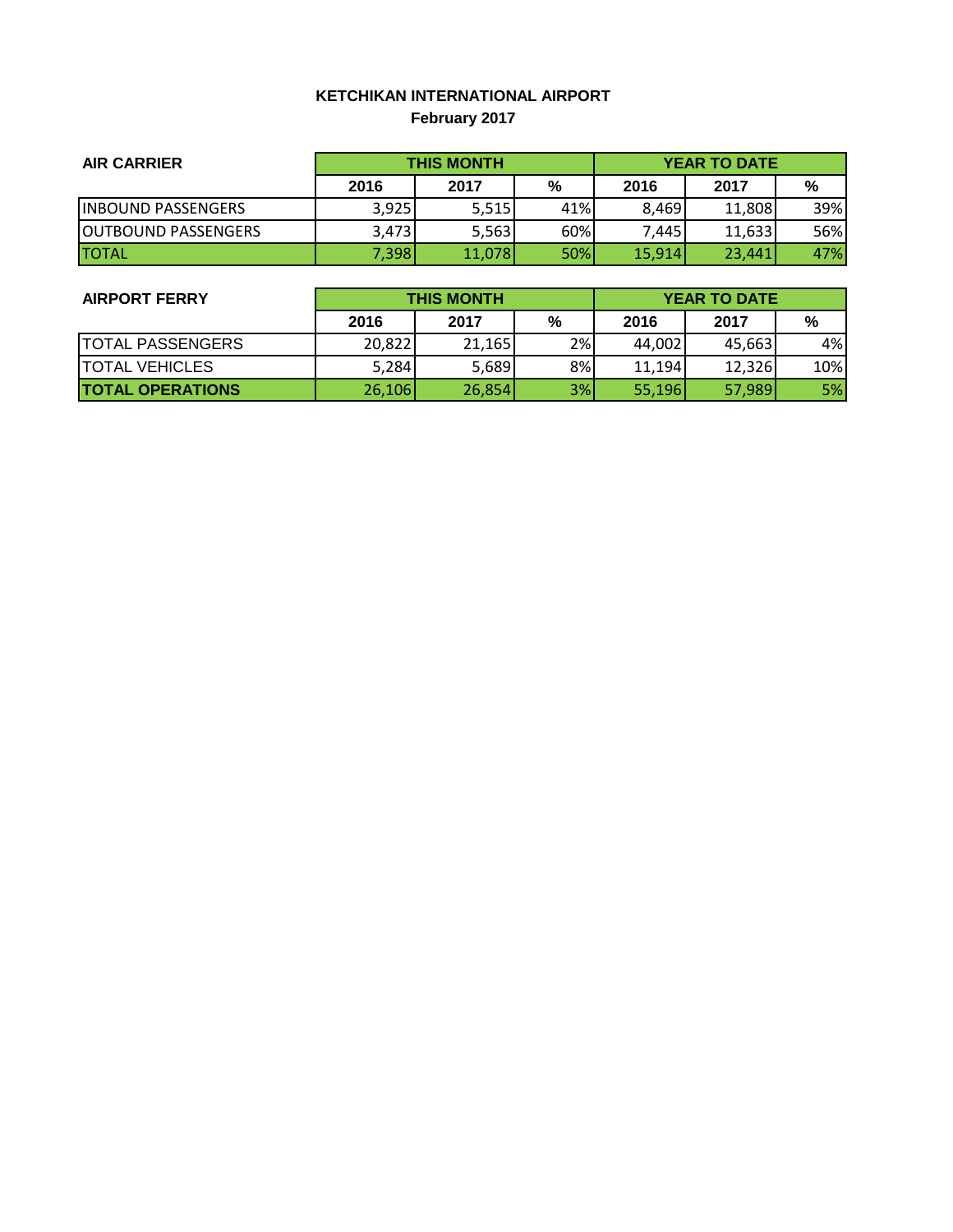### **KETCHIKAN INTERNATIONAL AIRPORT March 2017**

| <b>AIR CARRIER</b>          | <b>THIS MONTH</b> |        |            | <b>YEAR TO DATE</b> |        |     |
|-----------------------------|-------------------|--------|------------|---------------------|--------|-----|
|                             | 2016              | 2017   | %          | 2016                | 2017   | %   |
| <b>INBOUND PASSENGERS</b>   | 5,450             | 7,064  | 30%        | 13,919              | 18.872 | 36% |
| <b>JOUTBOUND PASSENGERS</b> | 4,899             | 6,868  | 40%        | 12,344              | 18,501 | 50% |
| <b>ITOTAL</b>               | 10,349            | 13,932 | <b>35%</b> | 26,263              | 37,373 | 42% |

| <b>AIRPORT FERRY</b>    | <b>THIS MONTH</b> |        |     | <b>YEAR TO DATE</b> |        |     |
|-------------------------|-------------------|--------|-----|---------------------|--------|-----|
|                         | 2016              | 2017   | %   | 2016                | 2017   | %   |
| <b>TOTAL PASSENGERS</b> | 25,455            | 26,395 | 4%  | 69,457              | 72,058 | 4%I |
| <b>TOTAL VEHICLES</b>   | 6,442             | 7,076  | 10% | 17,636              | 19,402 | 10% |
| <b>TOTAL OPERATIONS</b> | 31,897            | 33,471 | 5%  | 87,093              | 91,460 | 5%  |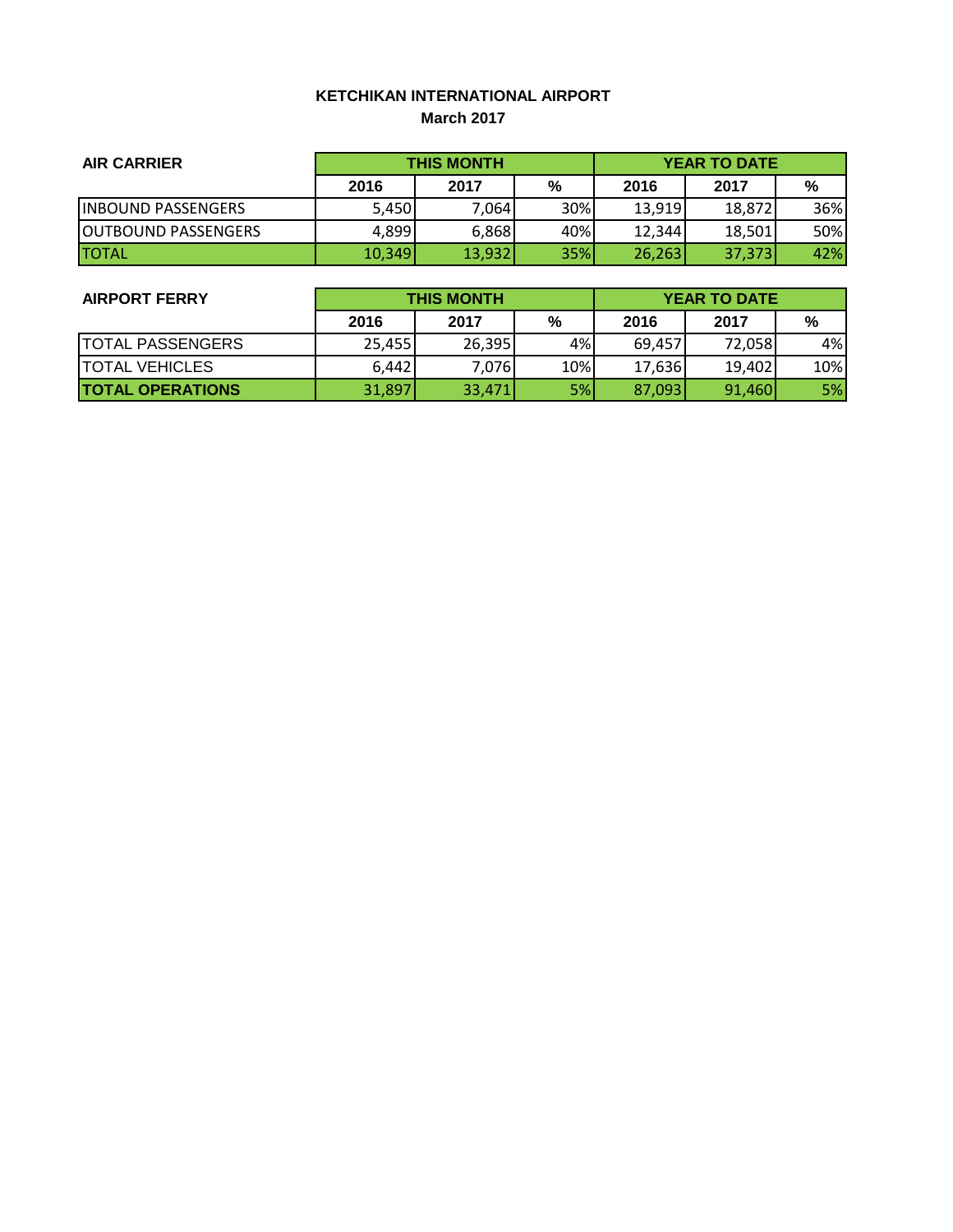### **KETCHIKAN INTERNATIONAL AIRPORT April 2017**

| <b>AIR CARRIER</b>          | <b>THIS MONTH</b> |        |     | <b>YEAR TO DATE</b> |        |     |  |
|-----------------------------|-------------------|--------|-----|---------------------|--------|-----|--|
|                             | 2016              | 2017   | %   | 2016                | 2017   | %   |  |
| <b>INBOUND PASSENGERS</b>   | 5,837             | 7,472  | 28% | 19,756              | 26,344 | 33% |  |
| <b>JOUTBOUND PASSENGERS</b> | 4,828             | 7,077  | 47% | 17,172              | 25.578 | 49% |  |
| <b>ITOTAL</b>               | 10,665            | 14,549 | 36% | 36,928              | 51,922 | 41% |  |

| <b>AIRPORT FERRY</b>    | <b>THIS MONTH</b> |        |    | <b>YEAR TO DATE</b> |         |     |  |
|-------------------------|-------------------|--------|----|---------------------|---------|-----|--|
|                         | 2016              | 2017   | %  | 2016                | 2017    | %   |  |
| <b>TOTAL PASSENGERS</b> | 26,559            | 26,455 | 0% | 96,016              | 98,513  | 3%  |  |
| <b>TOTAL VEHICLES</b>   | 7,083             | 7,097  | 0% | 24,719              | 26,499  | 7%l |  |
| <b>TOTAL OPERATIONS</b> | 33,642            | 33,552 | 0% | 120,735             | 125,012 | 4%  |  |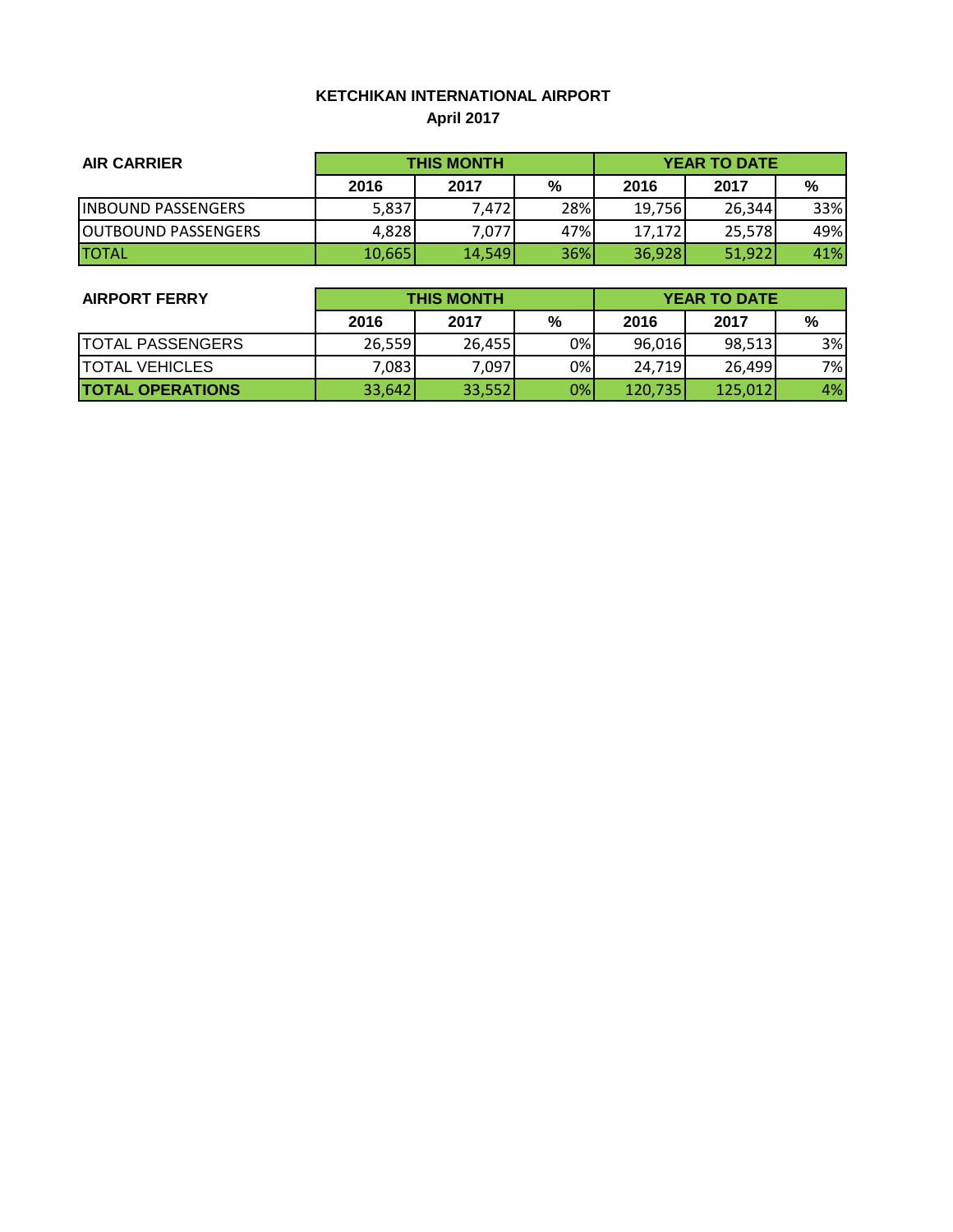# **KETCHIKAN INTERNATIONAL AIRPORT May 2017**

| <b>AIR CARRIER</b>          | <b>THIS MONTH</b> |        |            | <b>YEAR TO DATE</b> |        |     |
|-----------------------------|-------------------|--------|------------|---------------------|--------|-----|
|                             | 2016              | 2017   | %          | 2016                | 2017   | %   |
| <b>INBOUND PASSENGERS</b>   | 7,901             | 10,162 | 29%        | 27,657              | 36,506 | 32% |
| <b>JOUTBOUND PASSENGERS</b> | 6,668             | 8,733  | 31%        | 23,840              | 34,311 | 44% |
| <b>ITOTAL</b>               | 14,569            | 18,895 | <b>30%</b> | 51.497              | 70,817 | 38% |

| <b>AIRPORT FERRY</b>    | <b>THIS MONTH</b> |        |     | <b>YEAR TO DATE</b> |         |    |  |
|-------------------------|-------------------|--------|-----|---------------------|---------|----|--|
|                         | 2016              | 2017   | %   | 2016                | 2017    | %  |  |
| <b>TOTAL PASSENGERS</b> | 32,008            | 32,845 | 3%  | 128,024             | 131,358 | 3% |  |
| <b>TOTAL VEHICLES</b>   | 8,071             | 8,975  | 11% | 32,790              | 35.474  | 8% |  |
| <b>TOTAL OPERATIONS</b> | 40,079            | 41,820 | 4%  | 160,814             | 166,832 | 4% |  |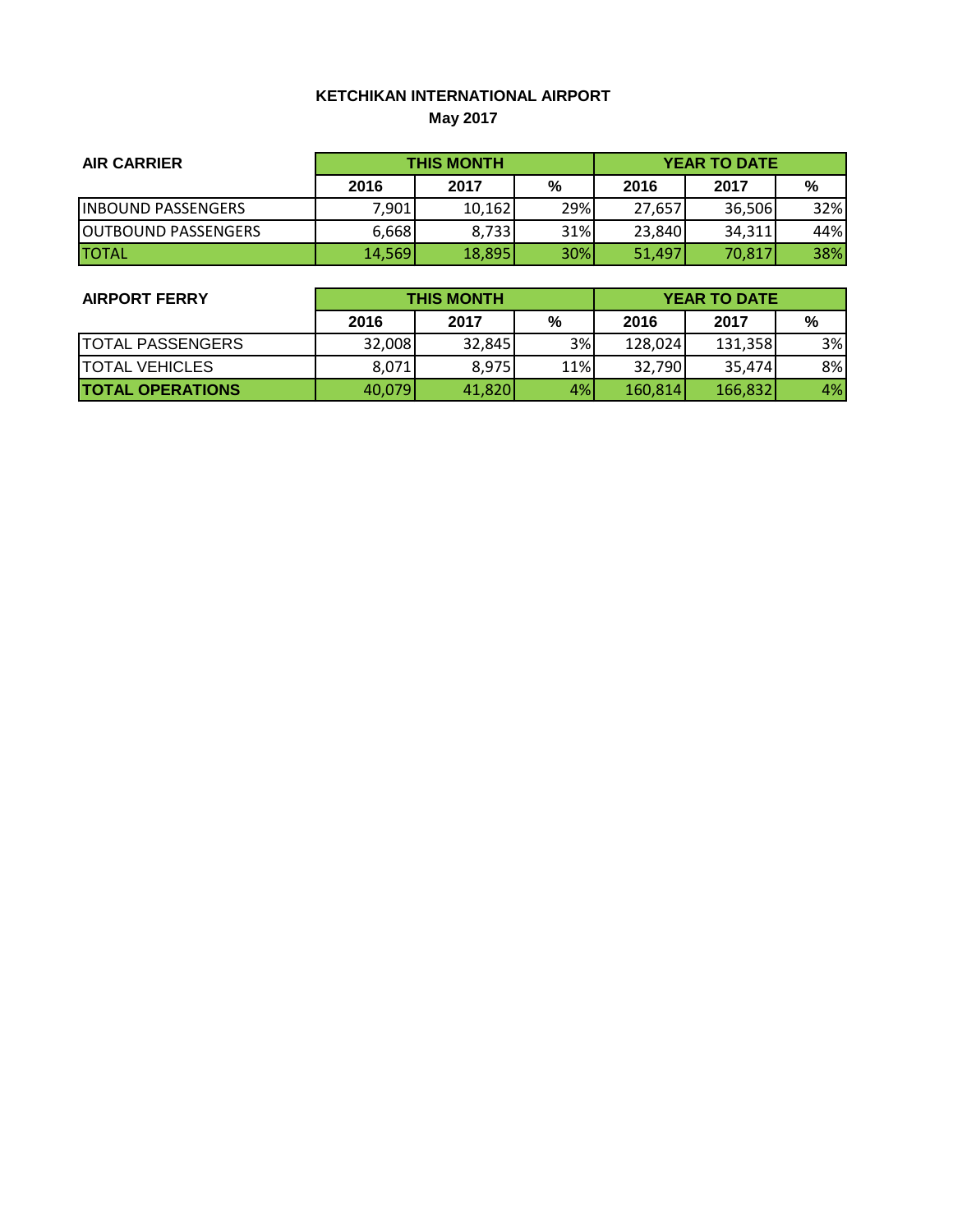#### **KETCHIKAN INTERNATIONAL AIRPORT June 2017**

| <b>AIR CARRIER</b>          | <b>THIS MONTH</b> |        |            | <b>YEAR TO DATE</b> |        |     |
|-----------------------------|-------------------|--------|------------|---------------------|--------|-----|
|                             | 2016              | 2017   | %          | 2016                | 2017   | %   |
| <b>INBOUND PASSENGERS</b>   | 13,508            | 15,715 | 16%        | 41,165              | 52.221 | 27% |
| <b>JOUTBOUND PASSENGERS</b> | 10,622            | 13,353 | 26%        | 34,462              | 47.664 | 38% |
| <b>ITOTAL</b>               | 24,130            | 29,068 | <b>20%</b> | 75,627              | 99,885 | 32% |

| <b>AIRPORT FERRY</b>    | <b>THIS MONTH</b> |        |       | <b>YEAR TO DATE</b> |         |    |  |
|-------------------------|-------------------|--------|-------|---------------------|---------|----|--|
|                         | 2016              | 2017   | %     | 2016                | 2017    | %  |  |
| <b>TOTAL PASSENGERS</b> | 41,133            | 40,845 | $-1%$ | 169,157             | 172,203 | 2% |  |
| <b>TOTAL VEHICLES</b>   | 8,829             | 9,759  | 11%   | 41,619              | 45,233  | 9% |  |
| <b>TOTAL OPERATIONS</b> | 49,962            | 50,604 | 1%    | 210,776             | 217,436 | 3% |  |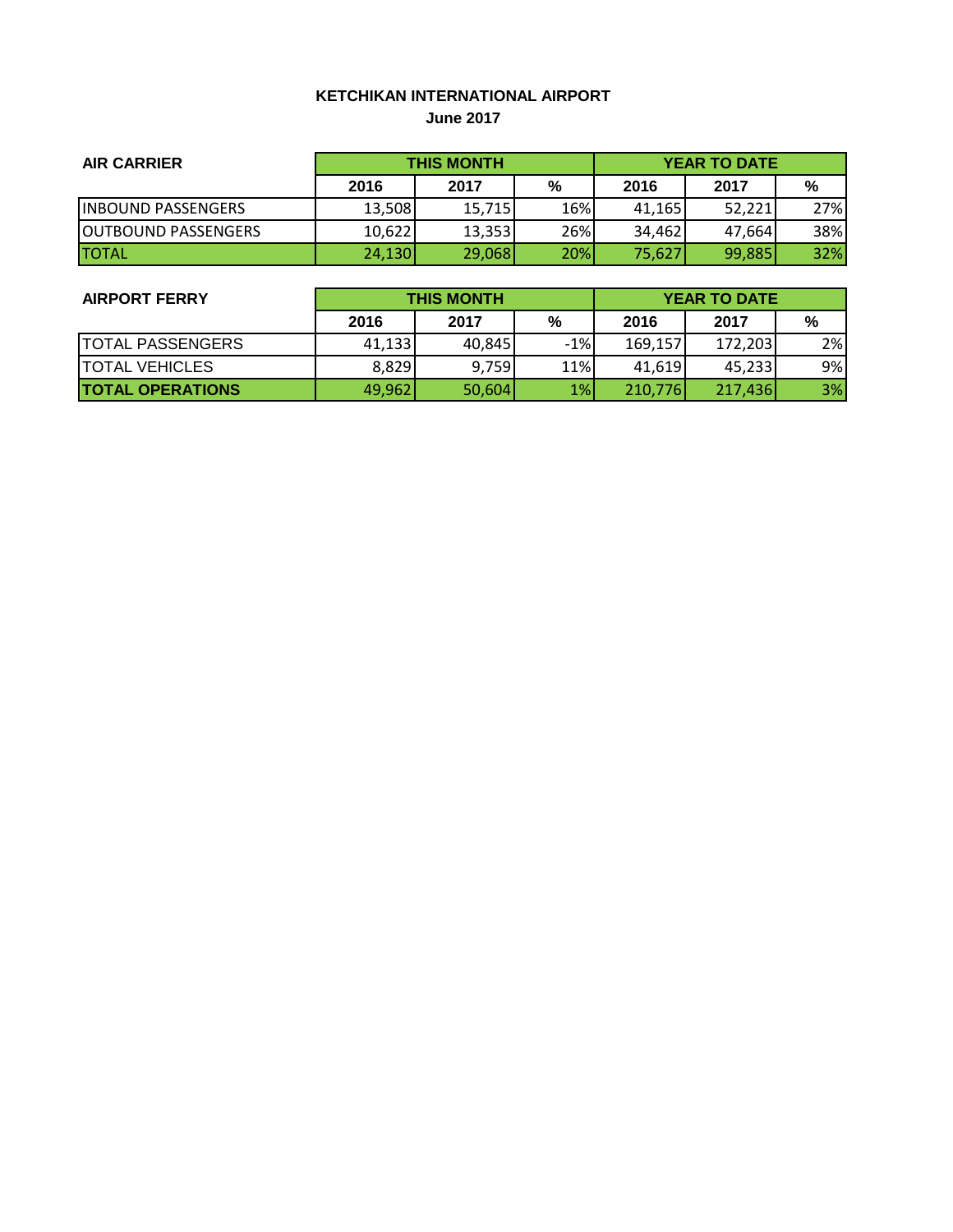### **KETCHIKAN INTERNATIONAL AIRPORT July 2017**

| <b>AIR CARRIER</b>          | <b>THIS MONTH</b> |        |       | <b>YEAR TO DATE</b> |         |     |  |
|-----------------------------|-------------------|--------|-------|---------------------|---------|-----|--|
|                             | 2016              | 2017   | %     | 2016                | 2017    | %   |  |
| <b>INBOUND PASSENGERS</b>   | 18,524            | 18,426 | $-1%$ | 59,689              | 70.647  | 18% |  |
| <b>JOUTBOUND PASSENGERS</b> | 18,094            | 18,016 | 0%    | 52,556              | 65,680  | 25% |  |
| <b>TOTAL</b>                | 36,618            | 36,442 | 0%    | 112,245             | 136,327 | 21% |  |

| <b>AIRPORT FERRY</b>    | <b>THIS MONTH</b> |        |       | <b>YEAR TO DATE</b> |         |       |  |
|-------------------------|-------------------|--------|-------|---------------------|---------|-------|--|
|                         | 2016              | 2017   | %     | 2016                | 2017    | %     |  |
| <b>TOTAL PASSENGERS</b> | 47,994            | 46,592 | $-3%$ | 217,151             | 218,795 | $1\%$ |  |
| <b>TOTAL VEHICLES</b>   | 10,527            | 10,554 | 0%    | 52,146              | 55,787) | 7%l   |  |
| <b>TOTAL OPERATIONS</b> | 58,521            | 57,146 | $-2%$ | 269,297             | 274,582 | 2%    |  |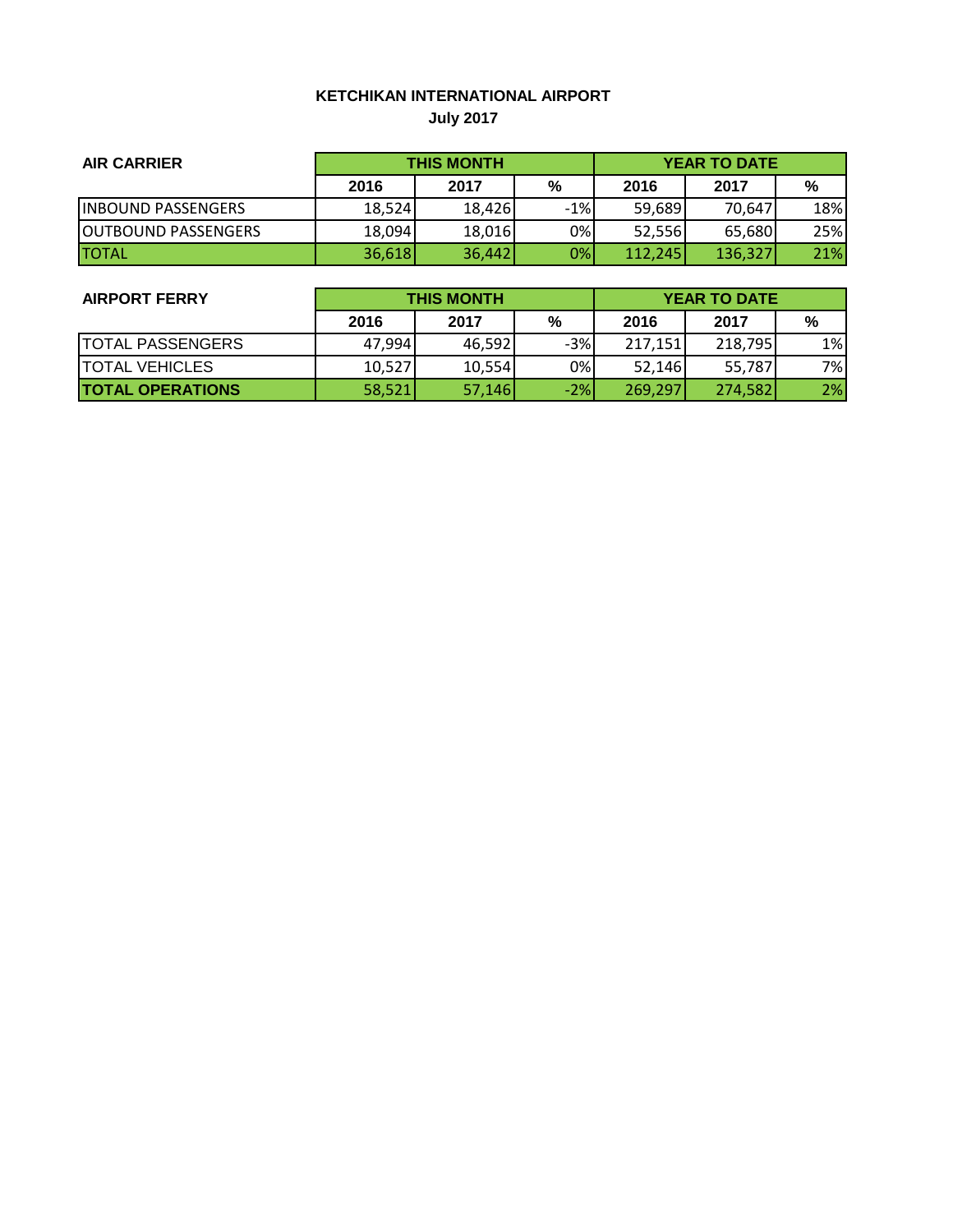# **KETCHIKAN INTERNATIONAL AIRPORT August 2017**

| <b>AIR CARRIER</b>          | <b>THIS MONTH</b> |        |    | <b>YEAR TO DATE</b> |         |     |  |
|-----------------------------|-------------------|--------|----|---------------------|---------|-----|--|
|                             | 2016              | 2017   | %  | 2016                | 2017    | %   |  |
| <b>INBOUND PASSENGERS</b>   | 16.454            | 16,796 | 2% | 76,143              | 87.443  | 15% |  |
| <b>JOUTBOUND PASSENGERS</b> | 18,502            | 18,714 | 1% | 71,058              | 84,394  | 19% |  |
| <b>ITOTAL</b>               | 34,956            | 35,510 | 2% | 147,201             | 171,837 | 17% |  |

| <b>AIRPORT FERRY</b>    | <b>THIS MONTH</b> |        |       | <b>YEAR TO DATE</b> |         |       |  |
|-------------------------|-------------------|--------|-------|---------------------|---------|-------|--|
|                         | 2016              | 2017   | %     | 2016                | 2017    | %     |  |
| <b>TOTAL PASSENGERS</b> | 49,511            | 49,210 | $-1%$ | 266,662             | 268,005 | $1\%$ |  |
| <b>TOTAL VEHICLES</b>   | 11.176            | 11,195 | 0%    | 63,322              | 66,982  | 6%    |  |
| <b>TOTAL OPERATIONS</b> | 60,687            | 60,405 | 0%    | 329,984             | 334,987 | 2%    |  |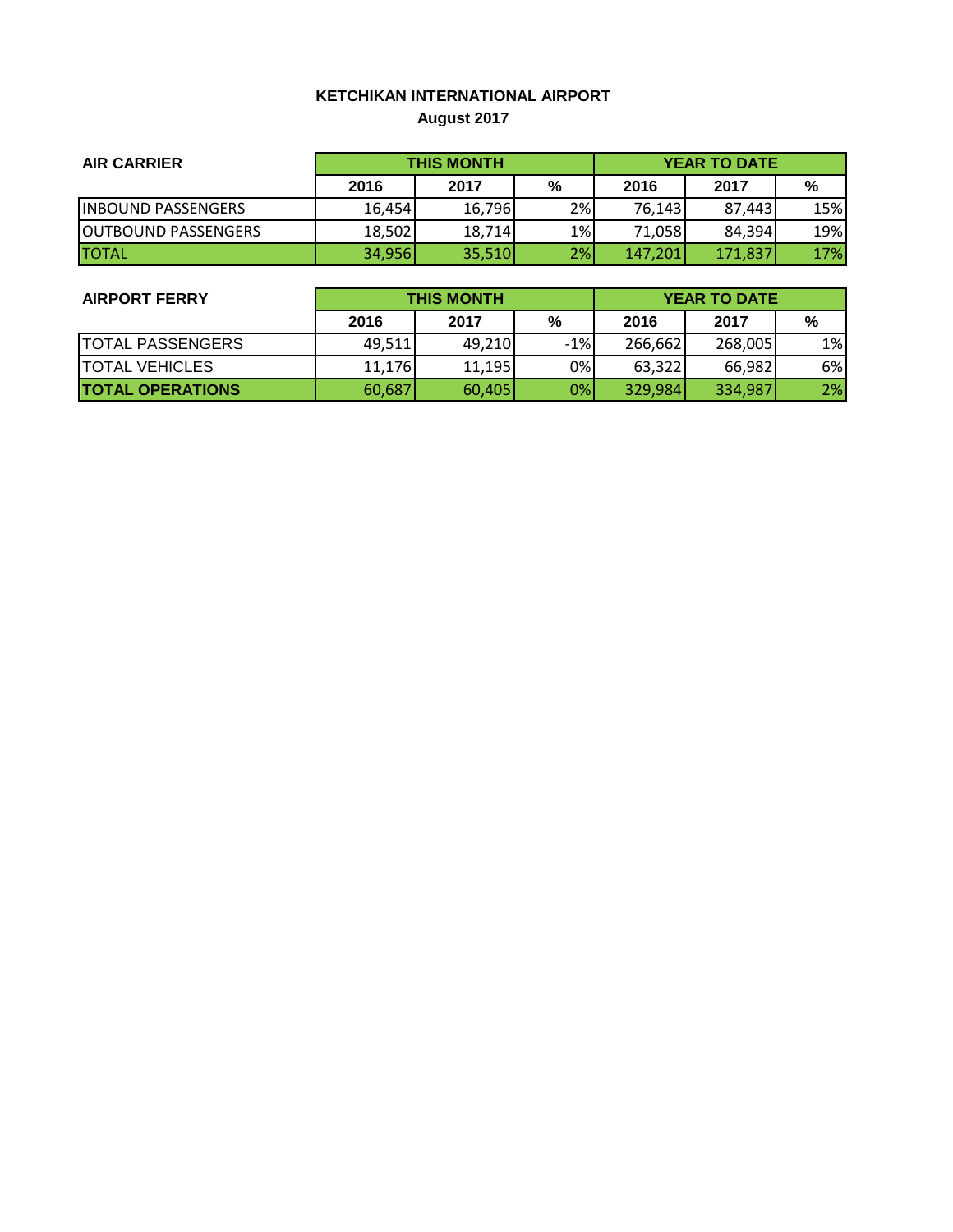# **KETCHIKAN INTERNATIONAL AIRPORT September 2017**

| <b>AIR CARRIER</b>          | <b>THIS MONTH</b> |        |       | <b>YEAR TO DATE</b> |         |     |
|-----------------------------|-------------------|--------|-------|---------------------|---------|-----|
|                             | 2016              | 2017   | %     | 2016                | 2017    | %   |
| <b>INBOUND PASSENGERS</b>   | 10,098            | 9,999  | $-1%$ | 86.241              | 97.442  | 13% |
| <b>JOUTBOUND PASSENGERS</b> | 11,862            | 12,448 | 5%    | 82,920              | 96,842  | 17% |
| <b>ITOTAL</b>               | 21,960            | 22.447 | 2%    | 169,161             | 194,284 | 15% |

| <b>AIRPORT FERRY</b>    | <b>THIS MONTH</b> |        |       | <b>YEAR TO DATE</b> |         |    |
|-------------------------|-------------------|--------|-------|---------------------|---------|----|
|                         | 2016              | 2017   | %     | 2016                | 2017    | %  |
| <b>TOTAL PASSENGERS</b> | 35,903            | 34,117 | $-5%$ | 302,565             | 302,122 | 0% |
| <b>TOTAL VEHICLES</b>   | 9,008             | 8,528  | $-5%$ | 72,330              | 75,510  | 4% |
| <b>TOTAL OPERATIONS</b> | 44,911            | 42,645 | $-5%$ | 374,895             | 377,632 | 1% |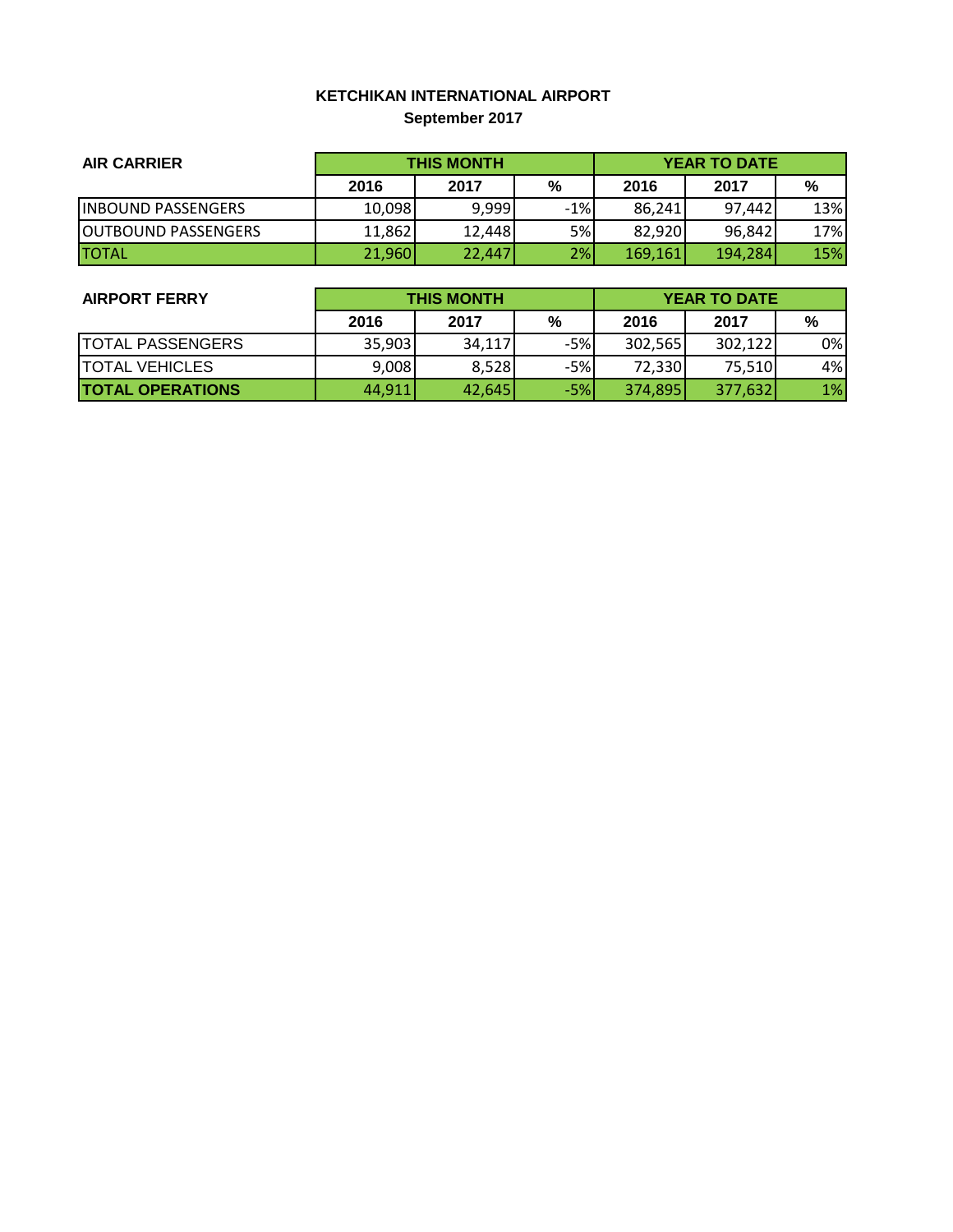### **KETCHIKAN INTERNATIONAL AIRPORT October 2017**

| <b>AIR CARRIER</b>          | <b>THIS MONTH</b> |        |       | <b>YEAR TO DATE</b> |         |     |  |
|-----------------------------|-------------------|--------|-------|---------------------|---------|-----|--|
|                             | 2016              | 2017   | %     | 2016                | 2017    | %   |  |
| <b>INBOUND PASSENGERS</b>   | 7,364             | 7,196  | $-2%$ | 93,605              | 104,638 | 12% |  |
| <b>JOUTBOUND PASSENGERS</b> | 8,227             | 8,126  | $-1%$ | 91.147              | 104.968 | 15% |  |
| <b>ITOTAL</b>               | 15,591            | 15,322 | $-2%$ | 184,752             | 209,606 | 13% |  |

| <b>AIRPORT FERRY</b>    | <b>THIS MONTH</b> |        |       | <b>YEAR TO DATE</b> |         |       |  |
|-------------------------|-------------------|--------|-------|---------------------|---------|-------|--|
|                         | 2016              | 2017   | %     | 2016                | 2017    | %     |  |
| <b>TOTAL PASSENGERS</b> | 30,089            | 27.274 | -9%   | 332,654             | 329,396 | $-1%$ |  |
| <b>TOTAL VEHICLES</b>   | 8,386             | 7,780  | $-7%$ | 80,716              | 83,290  | 3%    |  |
| <b>TOTAL OPERATIONS</b> | 38,475            | 35,054 | $-9%$ | 413,370             | 412,686 | 0%    |  |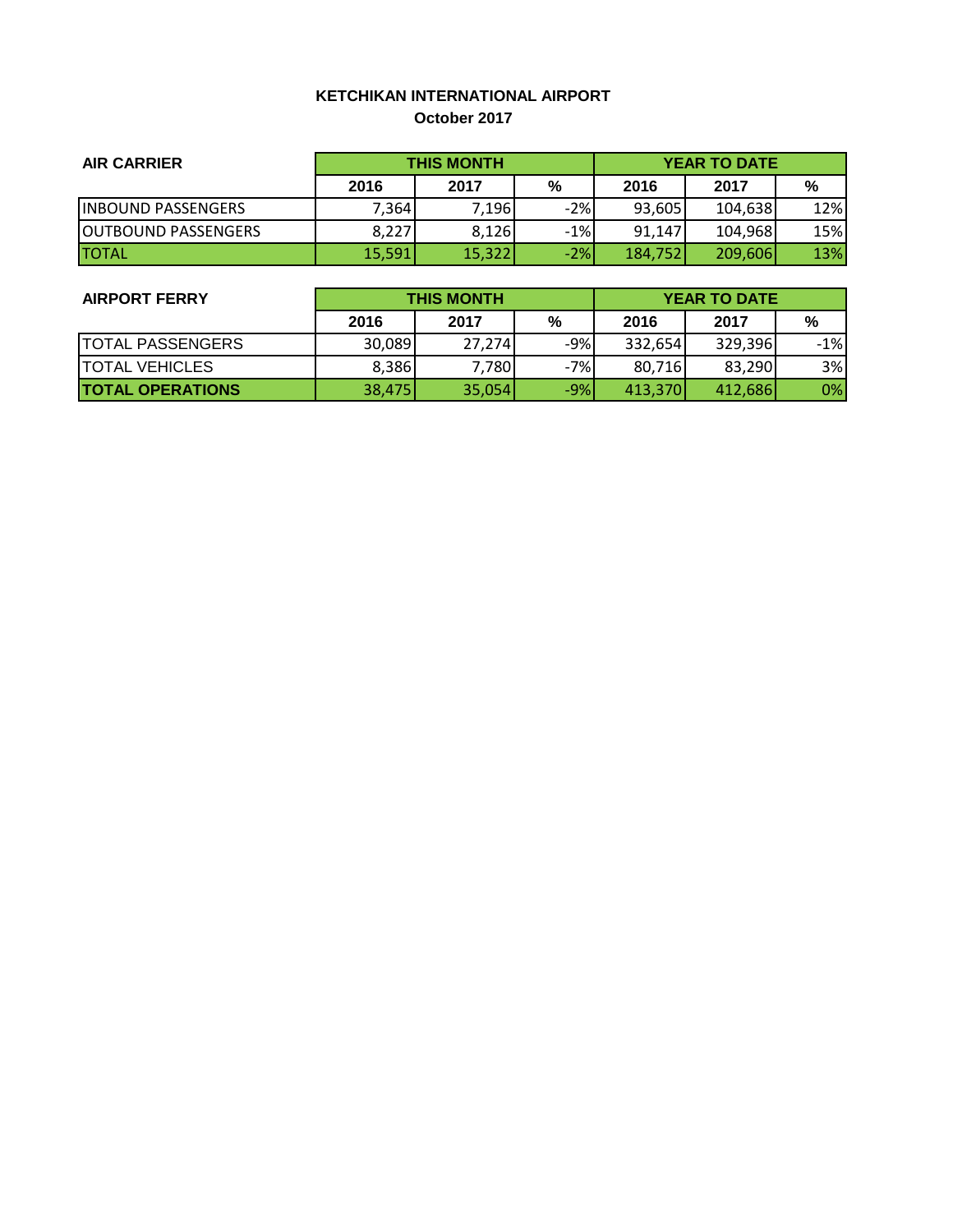#### **KETCHIKAN INTERNATIONAL AIRPORT November 2017**

| <b>AIR CARRIER</b>          | <b>THIS MONTH</b> |        |    | <b>YEAR TO DATE</b> |         |     |
|-----------------------------|-------------------|--------|----|---------------------|---------|-----|
|                             | 2016              | 2017   | %  | 2016                | 2017    | %   |
| <b>INBOUND PASSENGERS</b>   | 6,992             | 7,427  | 6% | 100,597             | 112,065 | 11% |
| <b>JOUTBOUND PASSENGERS</b> | 7,299             | 7,528  | 3% | 98.446              | 112.496 | 14% |
| <b>ITOTAL</b>               | 14,291            | 14,955 | 5% | 199,043             | 224,561 | 13% |

| <b>AIRPORT FERRY</b>    | <b>THIS MONTH</b> |        |       | <b>YEAR TO DATE</b> |         |       |  |
|-------------------------|-------------------|--------|-------|---------------------|---------|-------|--|
|                         | 2016              | 2017   | %     | 2016                | 2017    | %     |  |
| <b>TOTAL PASSENGERS</b> | 27,297            | 25,313 | $-7%$ | 359,951             | 354,709 | $-1%$ |  |
| <b>TOTAL VEHICLES</b>   | 7,401             | 6,936  | $-6%$ | 88,117              | 90,226  | 2%    |  |
| <b>TOTAL OPERATIONS</b> | 34,698            | 32,249 | $-7%$ | 448,068             | 444,935 | $-1%$ |  |